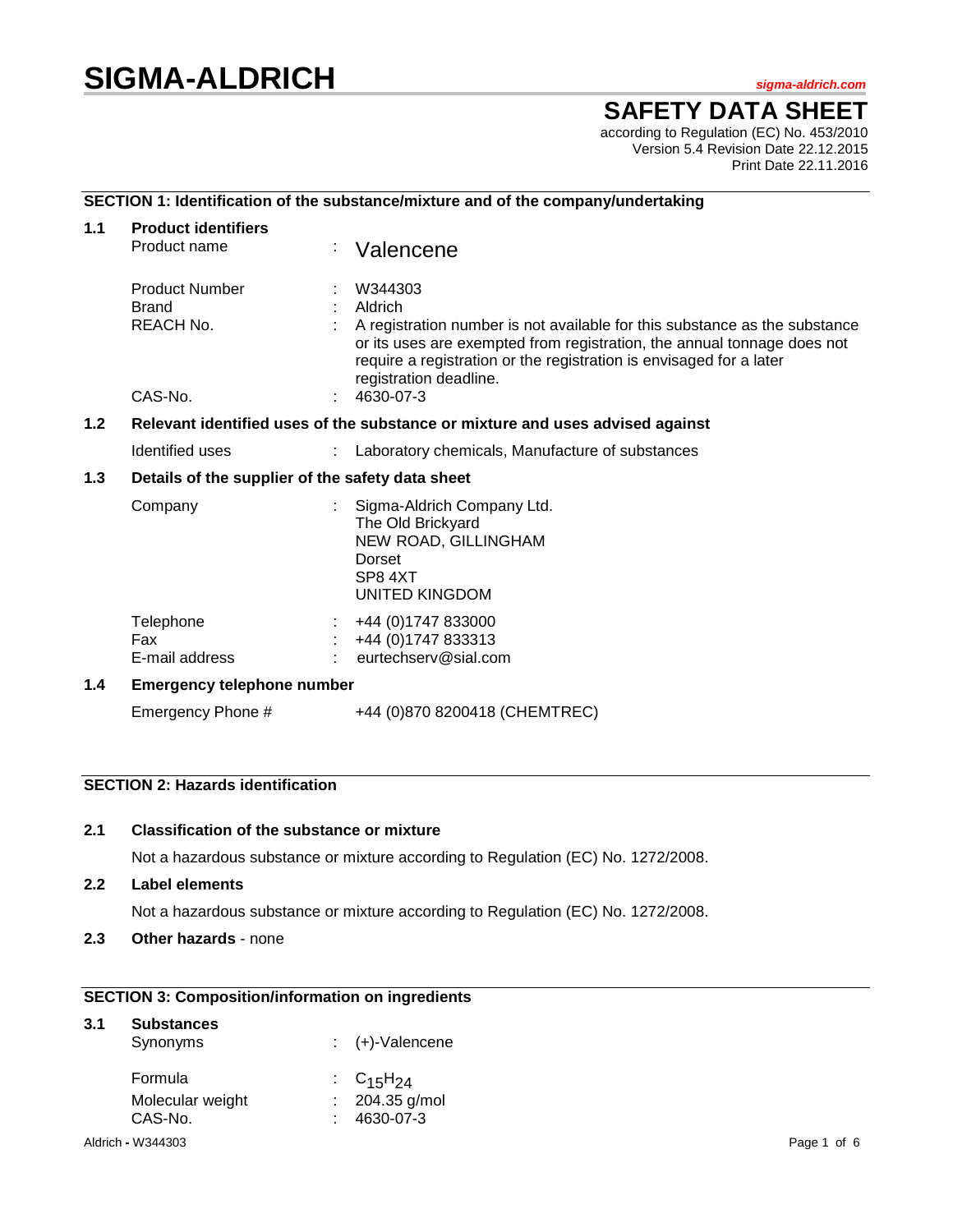No components need to be disclosed according to the applicable regulations.

## **SECTION 4: First aid measures**

#### **4.1 Description of first aid measures**

#### **If inhaled**

If breathed in, move person into fresh air. If not breathing, give artificial respiration.

#### **In case of skin contact**

Wash off with soap and plenty of water.

#### **In case of eye contact**

Flush eyes with water as a precaution.

#### **If swallowed**

Never give anything by mouth to an unconscious person. Rinse mouth with water.

#### **4.2 Most important symptoms and effects, both acute and delayed** The most important known symptoms and effects are described in the labelling (see section 2.2) and/or in section 11

**4.3 Indication of any immediate medical attention and special treatment needed** No data available

## **SECTION 5: Firefighting measures**

## **5.1 Extinguishing media**

## **Suitable extinguishing media** Use water spray, alcohol-resistant foam, dry chemical or carbon dioxide.

**5.2 Special hazards arising from the substance or mixture** Carbon oxides

#### **5.3 Advice for firefighters** Wear self-contained breathing apparatus for firefighting if necessary.

**5.4 Further information** No data available

#### **SECTION 6: Accidental release measures**

- **6.1 Personal precautions, protective equipment and emergency procedures** Avoid breathing vapours, mist or gas. For personal protection see section 8.
- **6.2 Environmental precautions** Do not let product enter drains.
- **6.3 Methods and materials for containment and cleaning up** Keep in suitable, closed containers for disposal.
- **6.4 Reference to other sections** For disposal see section 13.

## **SECTION 7: Handling and storage**

**7.1 Precautions for safe handling** For precautions see section 2.2.

# **7.2 Conditions for safe storage, including any incompatibilities** Store in cool place. Keep container tightly closed in a dry and well-ventilated place. Containers which are opened must be carefully resealed and kept upright to prevent leakage.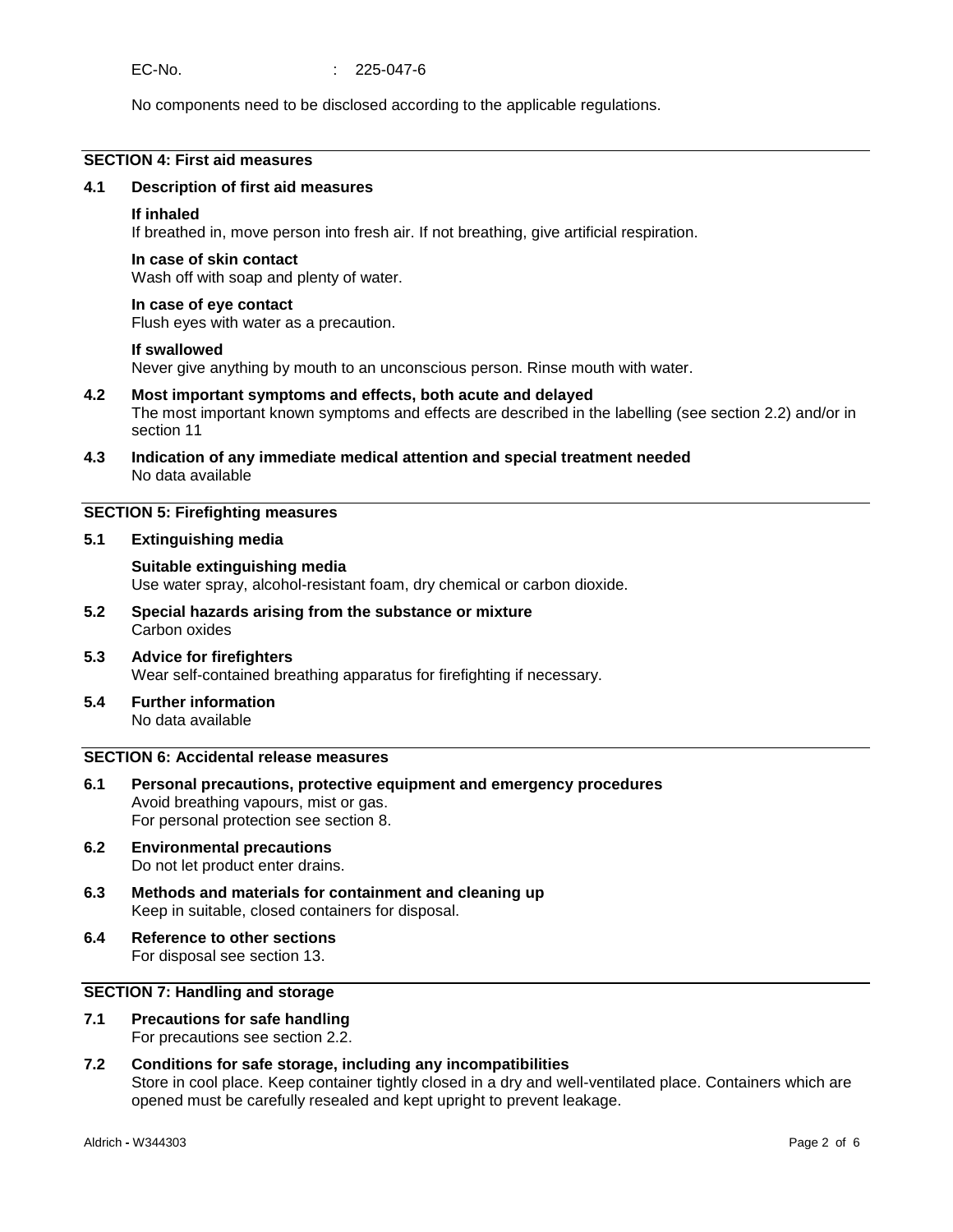## **7.3 Specific end use(s)**

Apart from the uses mentioned in section 1.2 no other specific uses are stipulated

## **SECTION 8: Exposure controls/personal protection**

#### **8.1 Control parameters**

### **Components with workplace control parameters**

Contains no substances with occupational exposure limit values.

#### **8.2 Exposure controls**

**Appropriate engineering controls** General industrial hygiene practice.

#### **Personal protective equipment**

## **Eye/face protection**

Use equipment for eye protection tested and approved under appropriate government standards such as NIOSH (US) or EN 166(EU).

## **Skin protection**

Handle with gloves. Gloves must be inspected prior to use. Use proper glove removal technique (without touching glove's outer surface) to avoid skin contact with this product. Dispose of contaminated gloves after use in accordance with applicable laws and good laboratory practices. Wash and dry hands.

The selected protective gloves have to satisfy the specifications of EU Directive 89/686/EEC and the standard EN 374 derived from it.

Full contact Material: Nitrile rubber Minimum layer thickness: 0.4 mm Break through time: 480 min Material tested:Camatril® (KCL 730 / Aldrich Z677442, Size M)

Splash contact Material: Nitrile rubber Minimum layer thickness: 0.4 mm Break through time: 480 min Material tested:Camatril® (KCL 730 / Aldrich Z677442, Size M)

data source: KCL GmbH, D-36124 Eichenzell, phone +49 (0)6659 87300, e-mail sales@kcl.de, test method: EN374

If used in solution, or mixed with other substances, and under conditions which differ from EN 374, contact the supplier of the CE approved gloves. This recommendation is advisory only and must be evaluated by an industrial hygienist and safety officer familiar with the specific situation of anticipated use by our customers. It should not be construed as offering an approval for any specific use scenario.

#### **Body Protection**

Impervious clothing, The type of protective equipment must be selected according to the concentration and amount of the dangerous substance at the specific workplace.

#### **Respiratory protection**

Respiratory protection not required. For nuisance exposures use type OV/AG (US) or type ABEK (EU EN 14387) respirator cartridges. Use respirators and components tested and approved under appropriate government standards such as NIOSH (US) or CEN (EU).

## **Control of environmental exposure**

Do not let product enter drains.

## **SECTION 9: Physical and chemical properties**

## **9.1 Information on basic physical and chemical properties**

a) Appearance Form: clear, liquid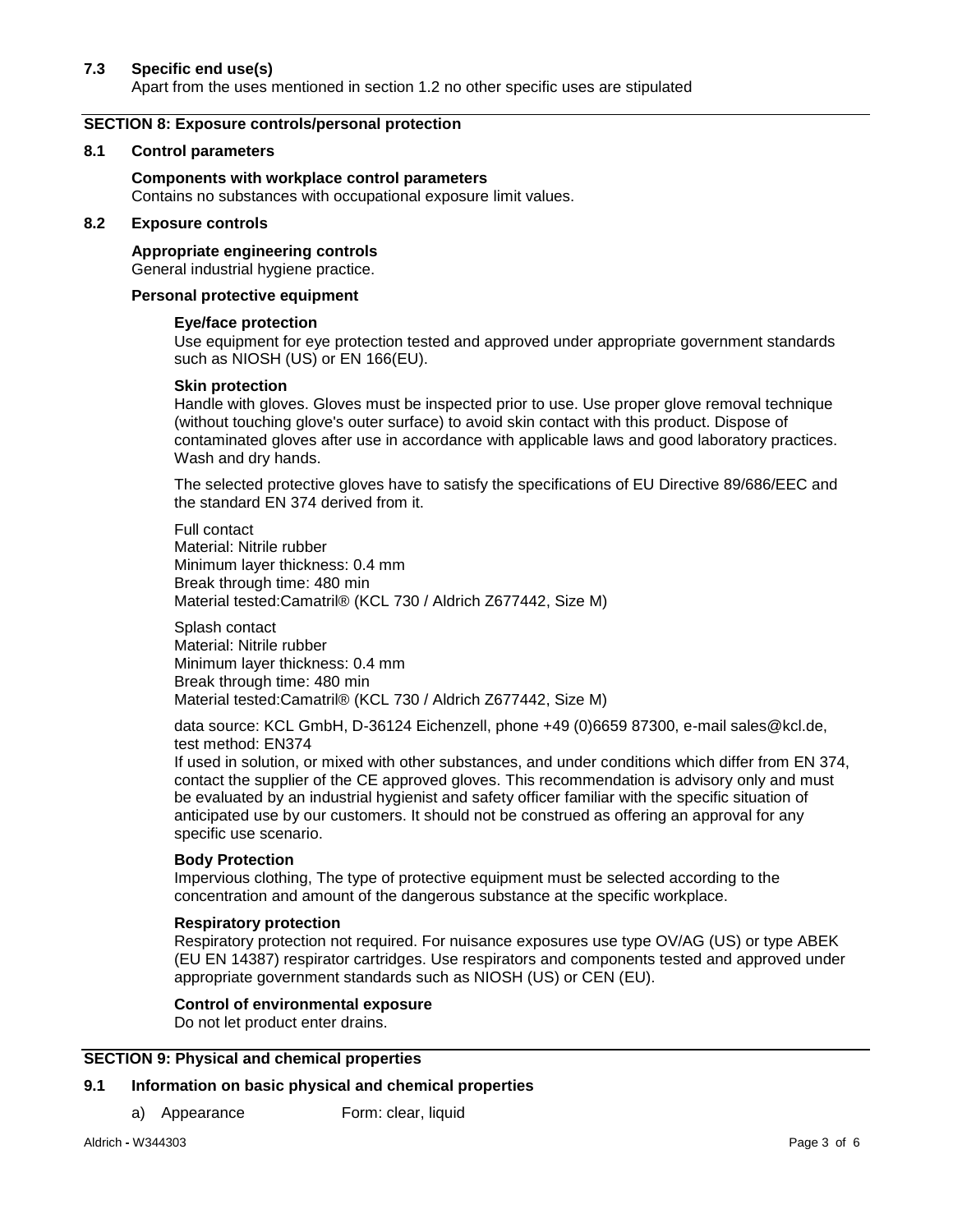|     |    |                                                    | Colour: light yellow          |
|-----|----|----------------------------------------------------|-------------------------------|
|     | b) | Odour                                              | No data available             |
|     | c) | <b>Odour Threshold</b>                             | No data available             |
|     | d) | pH                                                 | No data available             |
|     | e) | Melting point/freezing<br>point                    | No data available             |
|     | f) | Initial boiling point and<br>boiling range         | 274 °C - lit.                 |
|     | g) | Flash point                                        | 100 °C - closed cup           |
|     | h) | Evaporation rate                                   | No data available             |
|     | i) | Flammability (solid, gas)                          | No data available             |
|     | j) | Upper/lower<br>flammability or<br>explosive limits | No data available             |
|     | k) | Vapour pressure                                    | No data available             |
|     | I) | Vapour density                                     | No data available             |
|     | m) | Relative density                                   | 0.92 g/cm3 at 25 $^{\circ}$ C |
|     | n) | Water solubility                                   | No data available             |
|     | O) | Partition coefficient: n-<br>octanol/water         | No data available             |
|     | p) | Auto-ignition<br>temperature                       | No data available             |
|     | q) | Decomposition<br>temperature                       | No data available             |
|     | r) | Viscosity                                          | No data available             |
|     | s) | <b>Explosive properties</b>                        | No data available             |
|     | t) | Oxidizing properties                               | No data available             |
| 9.2 |    | Other safety information<br>No data available      |                               |

**SECTION 10: Stability and reactivity**

- **10.1 Reactivity** No data available
- **10.2 Chemical stability** Stable under recommended storage conditions.
- **10.3 Possibility of hazardous reactions** No data available
- **10.4 Conditions to avoid** No data available
- **10.5 Incompatible materials** Strong oxidizing agents
- **10.6 Hazardous decomposition products** Other decomposition products - No data available In the event of fire: see section 5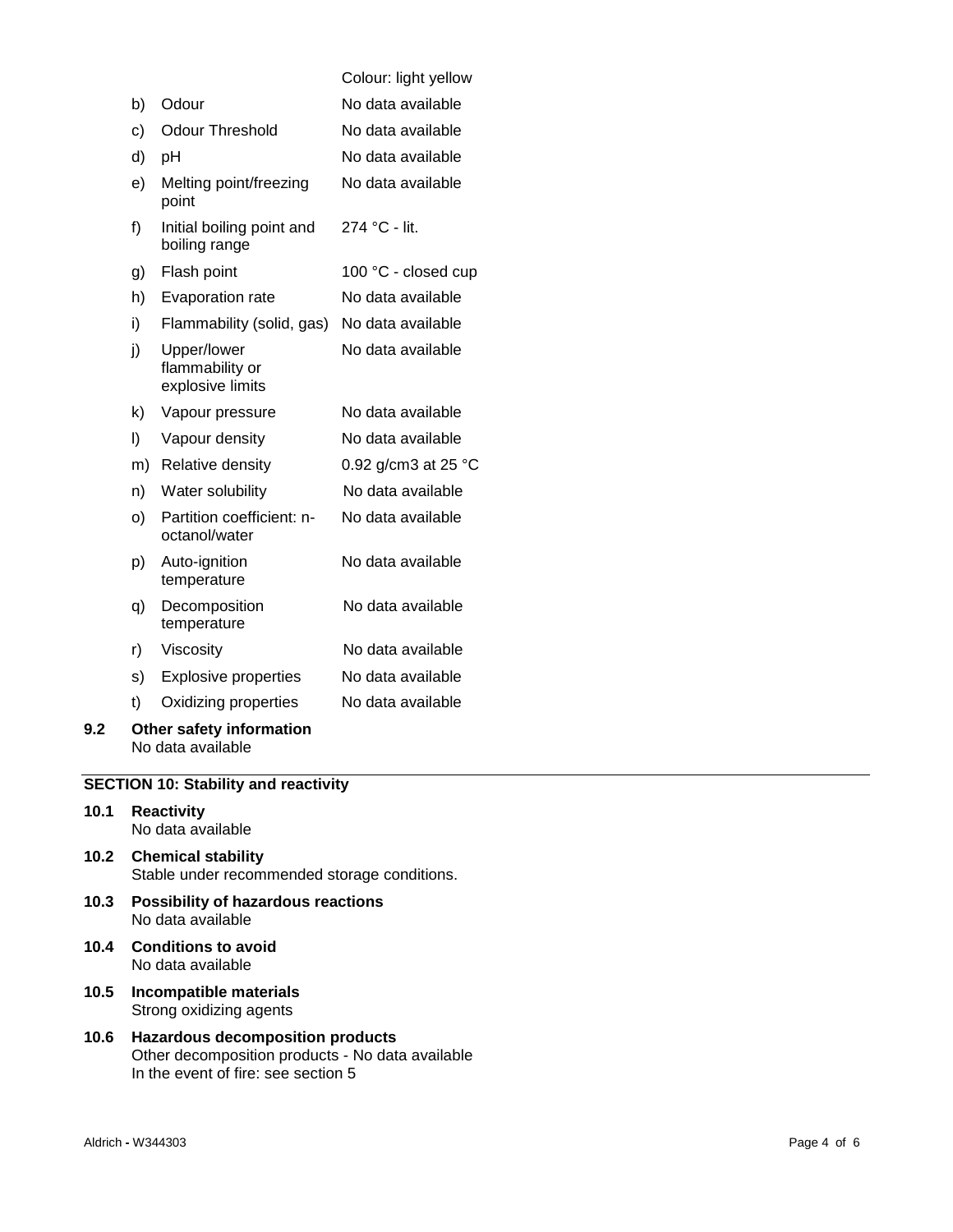## **SECTION 11: Toxicological information**

#### **11.1 Information on toxicological effects**

**Acute toxicity** No data available

**Skin corrosion/irritation** No data available

**Serious eye damage/eye irritation** No data available

**Respiratory or skin sensitisation** No data available

**Germ cell mutagenicity** No data available

#### **Carcinogenicity**

IARC: No component of this product present at levels greater than or equal to 0.1% is identified as probable, possible or confirmed human carcinogen by IARC.

**Reproductive toxicity**

No data available

**Specific target organ toxicity - single exposure** No data available

**Specific target organ toxicity - repeated exposure** No data available

**Aspiration hazard**

No data available

# **Additional Information**

RTECS: Not available

To the best of our knowledge, the chemical, physical, and toxicological properties have not been thoroughly investigated.

#### **SECTION 12: Ecological information**

- **12.1 Toxicity** No data available
- **12.2 Persistence and degradability** No data available
- **12.3 Bioaccumulative potential** No data available
- **12.4 Mobility in soil** No data available
- **12.5 Results of PBT and vPvB assessment** PBT/vPvB assessment not available as chemical safety assessment not required/not conducted

## **12.6 Other adverse effects**

No data available

# **SECTION 13: Disposal considerations**

#### **13.1 Waste treatment methods**

#### **Product**

Offer surplus and non-recyclable solutions to a licensed disposal company.